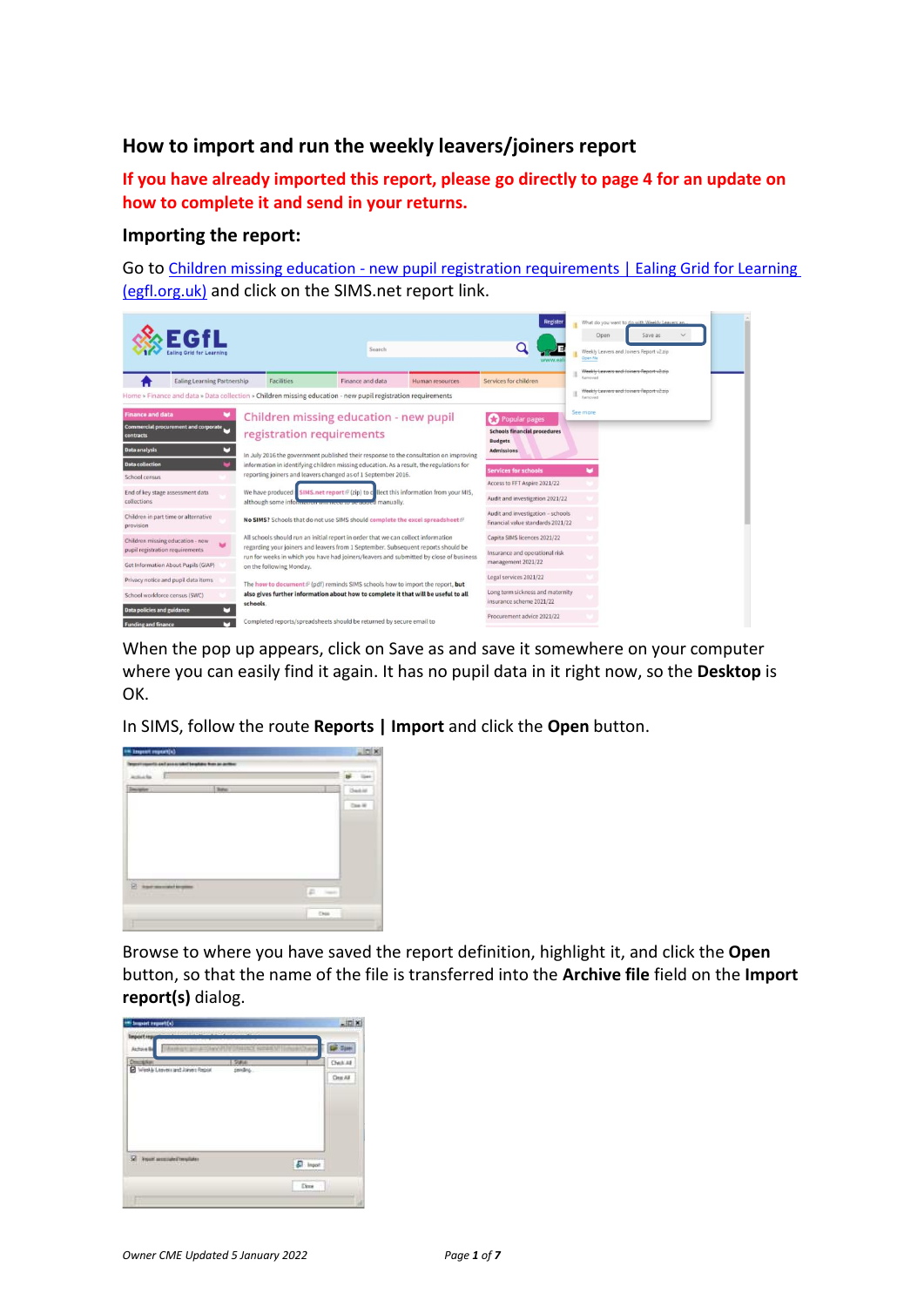Make sure the **Import associated templates** box is ticked and click the **Import** button. After a moment, the status of the report will change to **Imported**.

| <sup>(a)</sup> inquist report(s)                                     | $\frac{1}{2}$    |
|----------------------------------------------------------------------|------------------|
| Import reports and associated templates from an action<br>Autora No. | <b>GF</b> Open   |
| Day allow<br>22.0<br>Weekly Learns and Jones Fege<br>Inputed         | Check AB         |
|                                                                      | Drai All         |
|                                                                      |                  |
|                                                                      |                  |
|                                                                      |                  |
| restant passage from 150                                             | $\sqrt{2}$ input |
|                                                                      | Dere             |
|                                                                      |                  |

You only need to run and return the Weekly Leavers and Joiners report to the LA if you have had Leavers/Joiners to your school since the previous Monday.

To do so follow the route **Reports | Run Report .**



You will need to expand the folders list to locate Student Reports, and thenscroll down to find **Weekly Leavers and Joiners Report**

| <b>IN SIZES JOEL WATERS LOCK FRIPARTY SCHOOL</b> |       |                                           |                |                           |                               |                    |          | 二菱図                     |
|--------------------------------------------------|-------|-------------------------------------------|----------------|---------------------------|-------------------------------|--------------------|----------|-------------------------|
| Gold Exports Holdway Tools Holdwi tests          |       |                                           |                |                           |                               |                    |          |                         |
| al Early 19                                      | Final | <b>37 SPES NBEESDAE</b>                   |                |                           |                               |                    |          | B                       |
| L'Emmy 42 Bar                                    | Ekott |                                           |                |                           |                               |                    |          | <b>Gira</b> : Use SCore |
| <b>Report Economy</b>                            |       |                                           |                |                           |                               |                    |          |                         |
|                                                  |       |                                           |                |                           |                               |                    |          |                         |
|                                                  |       | <b>Manuel</b>                             | Field:         | Donald                    | <b>Supplier</b>               | <b>Undated:</b>    | Calegory |                         |
| <b>SKANNY</b>                                    |       | EEN Students Link ed to Adults            | <b>SAUGHEE</b> | knooned                   | <b>CES Reporting Services</b> | 27.07/2016 Public  |          |                         |
|                                                  |       | able a thed with flore roll of a relation | Skylern        | legosted.                 | WATERS EDGE PR.               | 31307-2009         | Reic     |                         |
| LIBIL                                            |       | 3 Iudent Cash to Agencien'                | Shuttern       | Insoded                   | CES Placenting Services       | 27.07/2016 Public  |          |                         |
| Aspect.<br>Dishart:                              |       | Elsabert Ledux for Agents.                | <b>Eludert</b> | <b>Imported</b>           | DES Fingering Services.       | 27/07/2016 Public  |          |                         |
| fictual:                                         |       | I tubert Medei of Travel and room.        | EAuper         | Eithers El abovement      | WATERS EDGE FRE.              | 36/09/2011 Private |          |                         |
| Cakegory.                                        |       | atempted at a file.                       | <b>Skudort</b> | finipipaling              | CES Praceding Services)       | 27/07/2016 Public  |          |                         |
| <b>Brustee</b>                                   |       | <b>LibRecord Memorial</b>                 | <b>Skalent</b> | knootest                  | <b>CES Flepoting Services</b> | 27/07/2016 PLAN:   |          |                         |
| Владеле                                          |       | Inigialas LPR Repair                      | Skateri        | keyydeb.                  | <b>CES Reporting Services</b> | 27:07/2016 Public  |          |                         |
| <b>Resultant</b>                                 |       | Traveller Storie                          | <b>Thubert</b> | <b>Sillar: Distressor</b> | WATERS EDGE PM.               | 09/05/2015         | Printake |                         |
| DMI Template                                     |       | Transder (Edderit)                        | <b>Eluders</b> | Fallian Grosswood         | WATERS DOOR THE               | 02/09/2010         | Pisson   |                         |
| <b>Tenant</b>                                    |       | <b>Mackta Lewisco and Johney Rights</b>   | <b>Lister</b>  | <b>Internet</b>           | WATERS EDGE FRI               | 08/09/2016 Public  |          |                         |
|                                                  |       | Webh Speaking                             | 16.dark        | financieral.              | EES Flaggoling Services       | 27/07/2015 Public  |          |                         |

Highlight the name of the report and click **Run** or alternatively, double click onthe name of it.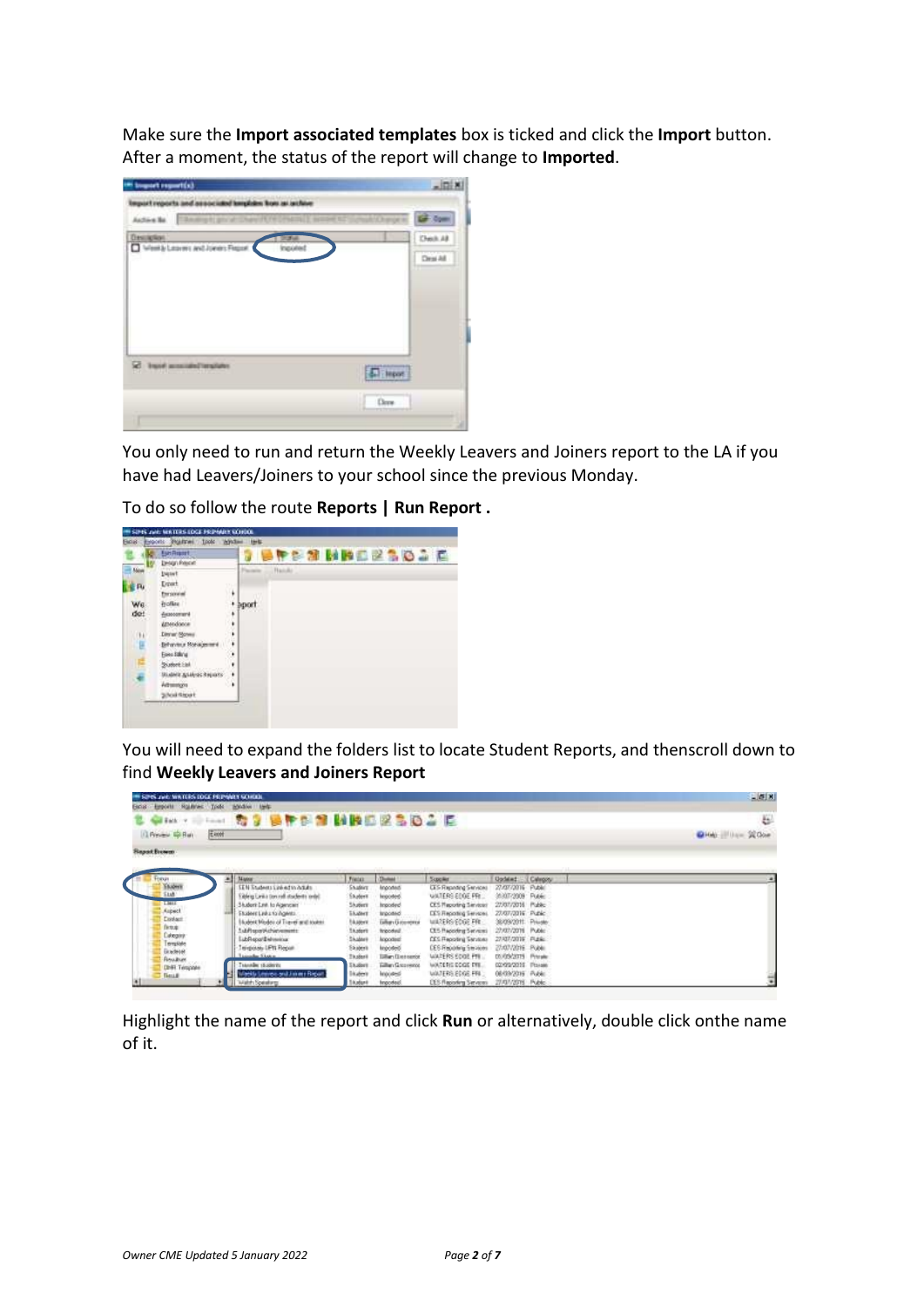If you have not completed a return this year, the first time you run the report, Value 1 should be the first day of this academic year,and Value 2 should be today's date.

Subsequently, when you run the report, Value 1 should be the previous Monday's date, and Value 2 the date on which you are running the report(also expected to be Monday).

Please only run the report for the prior week, unless you are running it for the first time. The report should only show leavers or joiners who have left or joined in the preceding week; it should not be cumulative.

Once you have set the dates, click **OK**.

|                                      | Value   | 015 epiember 2016        |     |        |
|--------------------------------------|---------|--------------------------|-----|--------|
| Leaving date in between              |         | and a                    |     |        |
|                                      | Value 2 | B4 Dolpher 2016 W        |     |        |
| Accept All Sypans like condition     |         |                          |     |        |
|                                      |         |                          |     |        |
| Admission date is between            | Vikie   | [17 September 2016   9]  |     |        |
|                                      | Value 2 | and<br>DA October 2016 W |     |        |
| Accept All (bypass filter condition) |         |                          |     |        |
|                                      |         |                          |     |        |
|                                      |         |                          |     |        |
|                                      |         |                          |     |        |
|                                      |         |                          |     |        |
|                                      |         |                          |     |        |
|                                      |         |                          |     |        |
|                                      |         |                          |     |        |
|                                      |         |                          | OE. | Carcel |

After a pause, the report will appear on the screen in Excel.

## **Completing the report and sending the return:**

Please put your School Name in the first column of the report, against every row that has an entry in it, so that when we collate the report, we will know which school the pupil has come from.

Excel tip - if you hover your mouse over the bottom right corner of the cell you have just filled in until you see a + and hold down the right mouse button and drag down, the name will be copied into the other cells in the column.

| <b>No. 230</b><br>Holidan                                                           | <b>THE HINNESON CONTRACTOR</b><br>bunt Heatlands Formula: Data Finding |         |                     | <b>IMMILEN</b><br><b>COMPANY</b>                            | Third's - himnocoft firms |                                                                                             |                                                             |                                                            |                                                                                         | 4.807<br>$= 0 = x$  |
|-------------------------------------------------------------------------------------|------------------------------------------------------------------------|---------|---------------------|-------------------------------------------------------------|---------------------------|---------------------------------------------------------------------------------------------|-------------------------------------------------------------|------------------------------------------------------------|-----------------------------------------------------------------------------------------|---------------------|
| & Cat.<br>Center<br>Automotive<br><b>Tarday</b><br><b>Flumid Painter</b><br>EXPOSIS | $11 - A$<br>■ イ 田 一 田 十<br>Fret.                                       |         | $\rightarrow$<br>课课 | <b>Contract Fest</b><br>Hill Marge D. Castler +<br>Akgemitt | Geleral<br>The Howest     | 導き<br>Conditional Permit Cell<br>Pocketting's at fasce - States -<br><b>CONTRACTOR</b><br>m |                                                             | œ<br>æ.<br>e.<br>Fourt, Diddy Forsal<br>$-0.01$            | <b>K</b> sistable<br>žУ<br>When<br>5 年齢/数<br>CZ CHWIT<br><b>FORFIT GRACER</b><br>Trenes | æ<br><b>New its</b> |
| $-42$<br>$\mathbf{v}$<br>m                                                          | A. Water's Edge Primary                                                |         |                     |                                                             |                           |                                                                                             |                                                             |                                                            |                                                                                         |                     |
|                                                                                     | п                                                                      | ×       | D.                  | $\mathbb{R}^2$                                              |                           | $\alpha$                                                                                    | 1184                                                        | $\Box$                                                     | - 1                                                                                     |                     |
| School Name                                                                         | Lk0                                                                    | Sumanne | Forename            | DOB                                                         | <b>Year</b>               | Parental addressee                                                                          |                                                             | AddressBlack PrimaryTelephone DOL                          |                                                                                         | Leaver <sup>O</sup> |
| Water's Edge Primary                                                                | V9 0200109033 Award                                                    |         | Chris:              |                                                             |                           | 61 September 2005, Year 6 Min and Mrs J Awan                                                | $2.01$ Fmal<br>Milton<br>Cambridge<br>(3134.62)<br>wez      |                                                            | 09 Eautomber 2016 Feauto                                                                |                     |
| Water's Edge Primary                                                                | WI 22233326E62 Abres                                                   |         | <b>Shirquiti</b>    |                                                             |                           | L'Oscarnber 2022 Vale NL Mr and Mm P.Abhne                                                  | <b>THEERIN</b><br>kiperpstori<br><b>Bedford</b><br>MORE TER |                                                            |                                                                                         |                     |
|                                                                                     | <b>All reproduced Adams</b>                                            |         | Sacke.              | 33 March 3013                                               |                           | in Mark Hingdob Mode<br>Year N2 Ms CAdams<br>deomatos                                       | 工作<br>Blunham.<br><b>Doutf</b><br><b>Linguistic Francis</b> | control in the control is a<br>81832 320001<br>#2007201111 |                                                                                         |                     |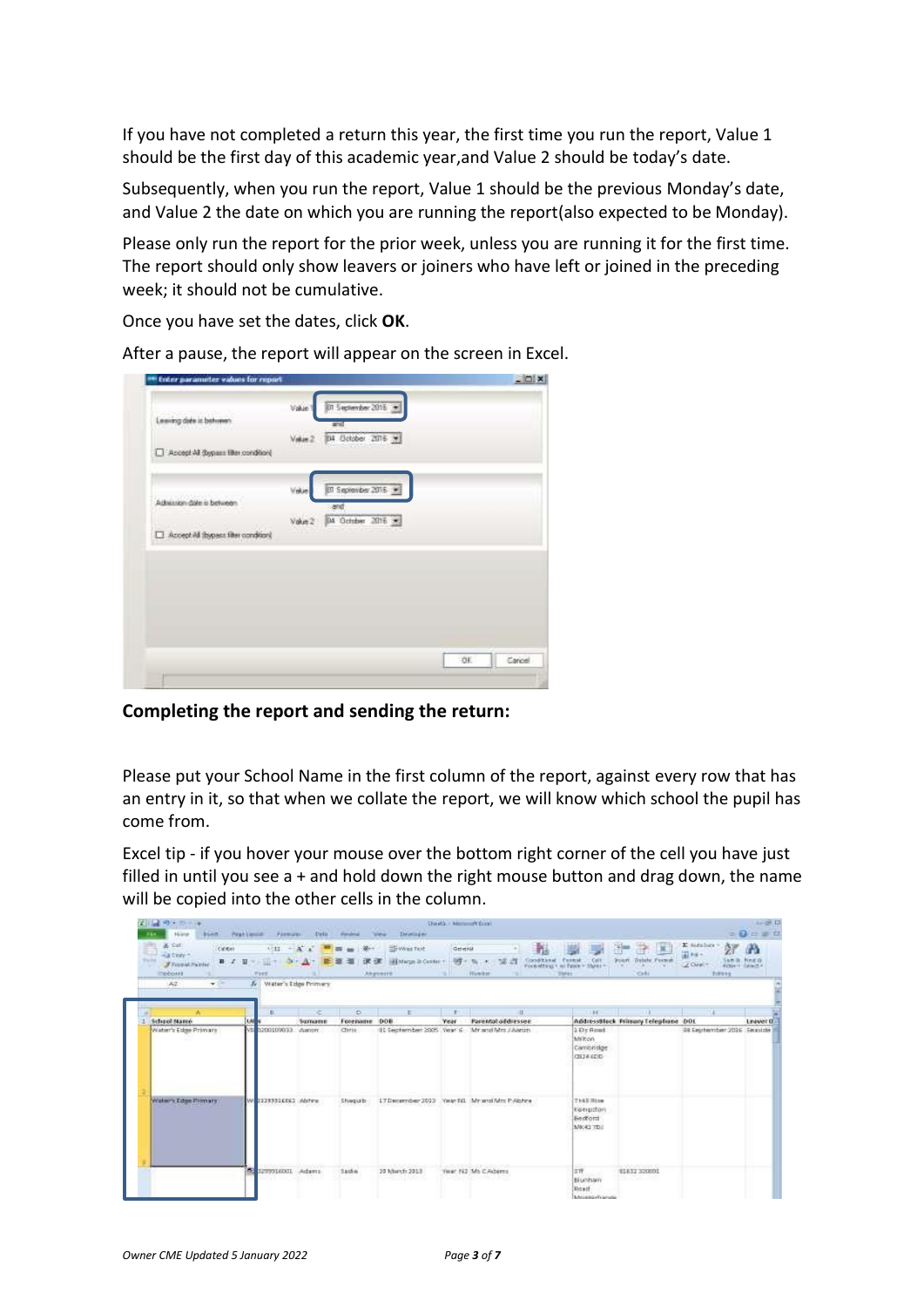Don't forget to add any data that needs to be updated or inputted manually:

- ❖ DFE reason for off-rolling
- ❖ Pupil's current address
- ❖ Pupil's new address (if relevant)
- ❖ Leaver's destination school
- ❖ Contact details of parent child will be living with

| MS-3                          | $D + 14$<br><b>DECISION AND A</b><br><b>HATEL</b><br>Holte.<br>Praktieva:<br><b>BGAIL</b>          | Paemaren<br><b>Data</b>                               |                 | <b>ZMWIDER</b>                               | thirds - tempoort from                            |                                                                                |                                                                                                          |
|-------------------------------|----------------------------------------------------------------------------------------------------|-------------------------------------------------------|-----------------|----------------------------------------------|---------------------------------------------------|--------------------------------------------------------------------------------|----------------------------------------------------------------------------------------------------------|
| & Cat.<br>Party<br>EXPOSIS    | .<br>Celen<br><b>LECTIFIC</b><br>$H$ $I$<br>u<br><b>FFISHM Painter</b><br>Tett<br>14<br>K.<br>$+1$ | $\frac{1}{2}$<br>A <sub>1</sub><br>FIII-T             | 课 课<br>Atgement | <b>SEWester</b><br>Marco Dr.Catchel<br>9. II | playing state<br>Geleral<br>Pocketting<br>History | 곱<br>Call<br><b>Printer</b><br><b>TRID</b><br>ai fasik<br><b>Viures</b><br>TMH | E sistaban<br>音圖<br>$\overline{A}$ Fig. -<br>Didate Format<br>(ZOrace)<br>٠<br><b>COM</b><br>Colli<br>74 |
| $\mathbb{R}^n$<br><b>Year</b> | 550<br>Parental addressee                                                                          | a<br>AddressBlock Primary Telephone (DOL)             | и               |                                              | Leaver Destination                                | (K)<br>DFE reason for off-rolling                                              | <b>Pupil Now Home Address</b>                                                                            |
| Veur &                        | Mirand Mrs.J.Aaron.                                                                                | IElyRoad<br>Milton.<br>Cambridge<br>CBJA GOD          |                 | 00 September 20b                             | Seattde Attademy, Oaclon                          | Registered at a pathwy tahoo!                                                  | Likep Street, Clochut                                                                                    |
|                               | <b>ARANGEMENT IN THE TABLE</b><br>Veschild, Minand Mrs P Abhra                                     | 71411 Rtne<br>Kenpiton<br>Bedford<br><b>EA/41/7/1</b> |                 |                                              |                                                   |                                                                                |                                                                                                          |

Please be reminded that this information is required for all leavers, whether they have moved within the UK or have left the country. If you are unable to provide any of this information in your report, please make sure you have referred the pupil to *[cme@ealing.gov.uk](mailto:cme@ealing.gov.uk)*. Information on making a referral to the CME Officer can be found here: [Children missing education \(CME\) | Ealing Grid for Learning \(egfl.org.uk\)](https://www.egfl.org.uk/services-children/children-missing-education-cme)

These are the DFE reasons for deletions from Admission Register:

**Short List** of Grounds for deleting a pupil of compulsory school age from the school admission register set out in the Education (Pupil Registration) (England)Regulations 2006, as amended

PLEASE SEE ANNEXE 1 ON PAGE 7 FOR THE FULL LIST

|                | Reason                                                   | <b>SIMS or Manual Entry</b>         |
|----------------|----------------------------------------------------------|-------------------------------------|
| 1              | 8(1)(a) - Attendance order revoked                       | SIMS - Other Reason                 |
| $\overline{2}$ | 8(1)(b) - Moved School                                   | SIMS - In Year Transfer             |
| 3              | 8(1)(c) - Managed Move transfer (dual roll<br>transfer). | SIMS – In Year Transfer             |
| 4              | $8(1)(d)$ - Elective Home Education.                     | SIMS - Elective HomeEducation       |
| 5              | $8(1)(e)$ - Distance                                     | Manual Entry on Spreadsheet         |
| 6              | 8(1)(f) - Didn't return from leave                       | SIMS - Missing Pupil or LeftCountry |
| 7              | 8(1)(g) - Certified Medically Unfit                      | Manual Entry on Spreadsheet         |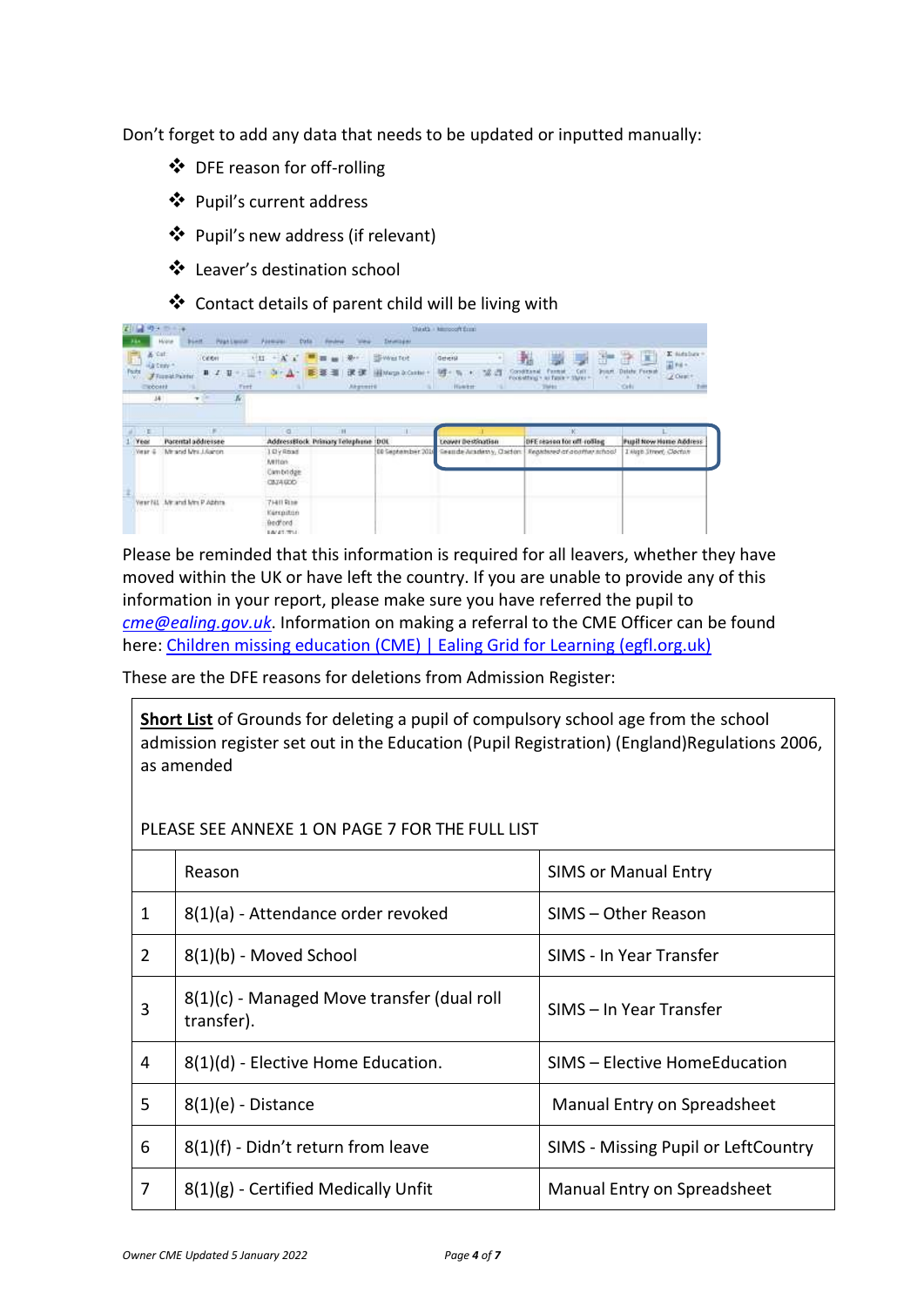| 8  | 8(1)(h) - Continuous absence                              | SIMS - Missing Pupil or Left Country<br>or Unknown |
|----|-----------------------------------------------------------|----------------------------------------------------|
| 9  | 8(1)(i) - Detained At her majesty's request               | Manual Entry on Spreadsheet                        |
| 10 | $8(1)(i)$ - Deceased                                      | SIMS - Deceased                                    |
| 11 | $8(1)(k)$ - Year 11 leaver                                | SIMS – End of Phase Transferto $6th$<br>Form       |
| 12 | $8(1)(I)$ - Ceased to be a pupil of Independent<br>School | Manual Entry on Spreadsheet                        |
| 13 | 8(1)(m) - Permanent Exclusion                             | SIMS - Permanent Exclusion                         |
| 14 | 8(1)(n) - Nursery Non transfer                            | Manual Entry on Spreadsheet                        |
| 15 | $8(1)(o)$ - Boarder                                       | Manual Entry on Spreadsheet                        |

With your Excel spreadsheet on the screen, click on **Save As**. Choose somewhere **secure**, as the report now has pupil data in.



Please send your report to [cme@ealing.gov.uk](mailto:cme@ealing.gov.uk) via secure email. We ask that you send in your returns by the end of the day each Monday if you have had a leavers or joiners in the preceding week.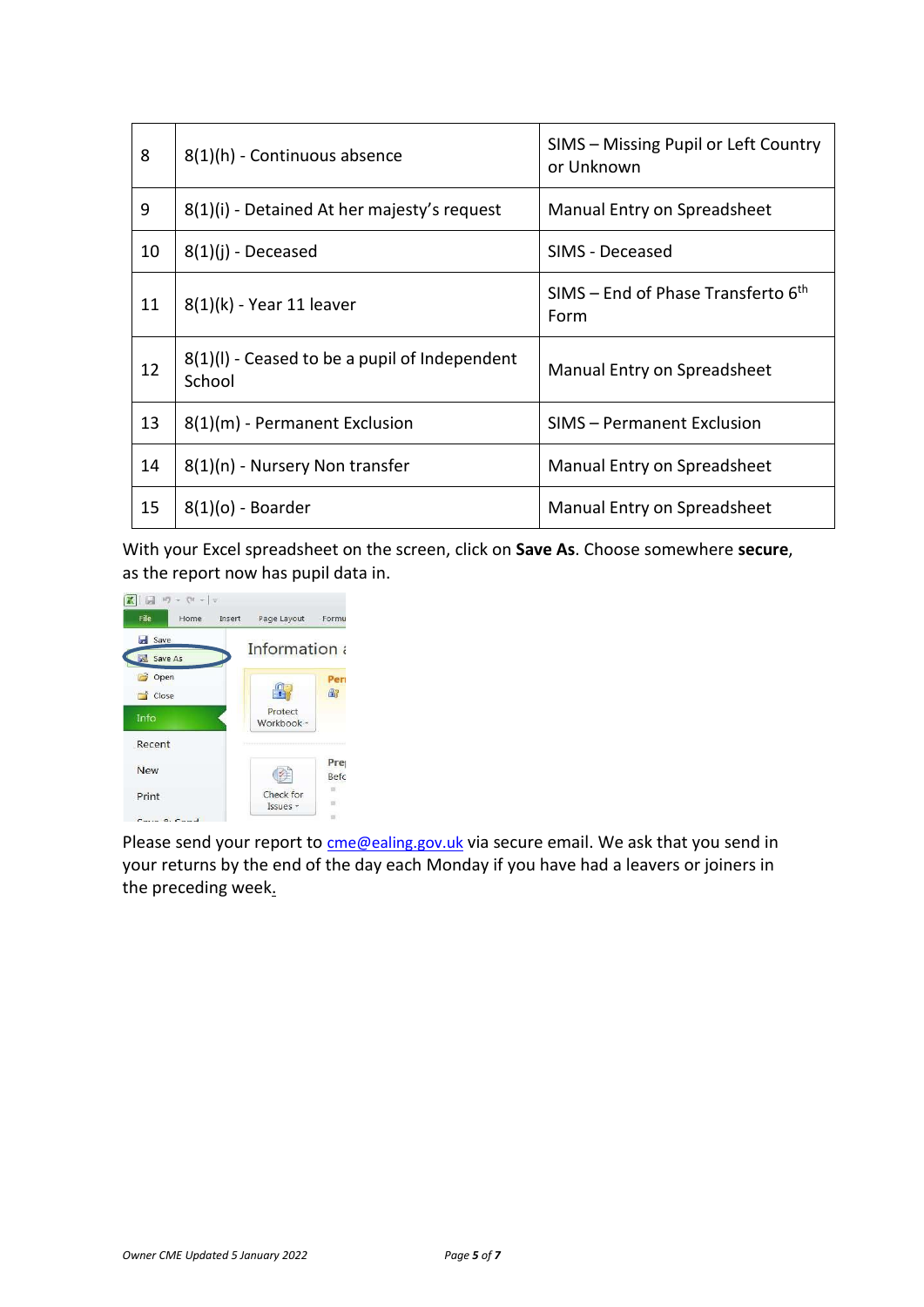## **Annexe 1**

|                | Long List of Grounds for deleting a pupil of compulsory school agefrom the school<br>admission register set out in the Education (Pupil Registration) (England)<br>Regulations 2006, as amended                                                                                                                                                                                                                                                       |
|----------------|-------------------------------------------------------------------------------------------------------------------------------------------------------------------------------------------------------------------------------------------------------------------------------------------------------------------------------------------------------------------------------------------------------------------------------------------------------|
| 1              | 8(1)(a) - where the pupil is registered at the school in accordance with the<br>requirements of a school attendance order, that another school is substituted by<br>the local authority for that named in the order or the order is revoked by the local<br>authority on the ground that arrangements have been made for the child to<br>receive efficient full-time education suitable to his age, ability and aptitude<br>otherwise than at school. |
| $\overline{2}$ | 8(1)(b) - except where it has been agreed by the proprietor that the pupil should<br>be registered at more than one school, in a case not falling within sub-paragraph<br>(a) or regulation 9, that he has been registered as a pupil atanother school.                                                                                                                                                                                               |
| 3              | $8(1)(c)$ - where a pupil is registered at more than one school, and in a casenot<br>falling within sub-paragraph (j) or (m) or regulation 9, that he has ceased to attend<br>the school and the proprietor of any other school at whichhe is registered has<br>given consent to the deletion.                                                                                                                                                        |
| 4              | $8(1)(d)$ - in a case not falling within sub-paragraph (a) of this paragraph, that he has<br>ceased to attend the school and the proprietor has receivedwritten notification<br>from the parent that the pupil is receiving education otherwise than at school.                                                                                                                                                                                       |
| 5              | 8(1)(e) - except in the case of a boarder, that he has ceased to attend theschool<br>and no longer ordinarily resides at a place which is a reasonable distance from the<br>school at which he is registered.                                                                                                                                                                                                                                         |
|                | $8(1)(f)$ - in the case of a pupil granted leave of absence in accordance with<br>regulation $7(1A)$ , that $-$                                                                                                                                                                                                                                                                                                                                       |
| 6              | the pupil has failed to attend the school within the ten school days immediately<br>following the expiry of the period for which such leave wasgranted;                                                                                                                                                                                                                                                                                               |
|                | ) the proprietor does not have reasonable grounds to believe that thepupil is<br>unable to attend the school by reason of sickness or any unavoidable cause; and                                                                                                                                                                                                                                                                                      |
|                | the proprietor and the local authority have failed, after jointly making<br>li)<br>reasonable enquiries, to ascertain where the pupil is.                                                                                                                                                                                                                                                                                                             |
| 7              | $8(1)(g)$ - that he is certified by the school medical officer as unlikely to be ina fit<br>state of health to attend school before ceasing to be of compulsory school age,<br>and neither he nor his parent has indicated to the school the intention to continue<br>to attend the school after ceasing to be of compulsoryschool age.                                                                                                               |